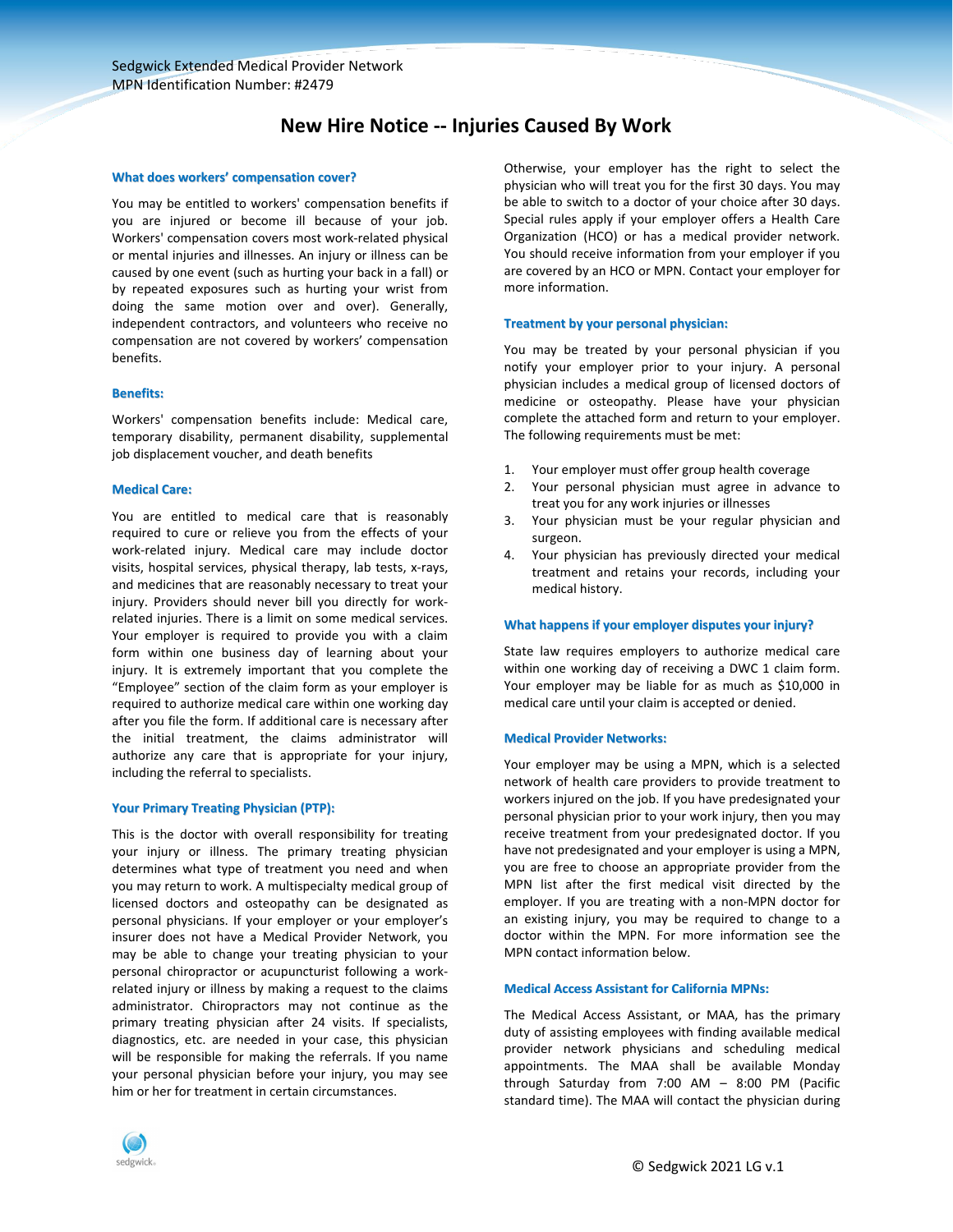# Sedgwick Extended Medical Provider Network MPN Identification Number: #2479

normal business hours to schedule your appointment. The MAA does not have authority to authorize treatment and maintains different duties than the claims examiner.

#### **Sedgwick Medical Access Assistant:**

Phone: **1-87-SEDGWICK** or **1-877-334-9425**

## **Current MPN toll free number: 800-625-6588**

#### **MPN Website: www.sedgwickproviders.com**

- Select method of search: physician name, address search, or region search
- Input the state and zip code information
- Select the "Sedgwick Extended MPN" from the drop down menu
- Click "Find Provider"

## **Current MPN Address:**

Sedgwick CMS 8855 Haven Avenue Rancho Cucamonga, CA 91730 MPN Effective Date: 12/20/2016

## **What if my employer does not have a Medical Provider Network?**

If your employer does not have a Medical Provider Network, you may be able to change your treating physician to your personal chiropractor or acupuncturist following a work-related injury or illness within 30 days of reporting your injury. You may use the attached Notice of Personal Chiropractor or Personal Acupuncturist form to notify your employer of this change.

## **Emergency Medical Care:**

If you need emergency care, call 911 for help immediately from the hospital, ambulance, fire department or police department.

## **First Aid:**

If you need first aid treatment, contact your employer. If you have more than a simple first aid injury, you will need to ask your employer for a claim form.

#### **Temporary Disability (TD) Benefits:**

You may be entitled to payments if you lose wages while recovering. Your temporary disability rate is calculated by multiplying your average weekly wage by two thirds. The first 3 days of disability are not payable under California law unless there is hospitalization at the time of injury or the disability exceeds 14 days. If your physician returns you to work on a modified basis, you may be entitled to wage loss. This is generally calculated by multiplying the difference between your average weekly wage and your earnings during modified duties times two thirds. This is subject to the benefit minimums and maximums set by the



California Legislature. Temporary disability benefits are payable within 14 days of the date of injury or knowledge of the injury. Subsequent payments are due every 14 days. For injuries occurring on or after 1/1/08, no more than 104 weeks of temporary disability are payable within 5 years from the date of injury. For longer term conditions (hepatitis B &C, amputations, severe burns, HIV, high velocity eye injuries, chemical burns to the eyes, pulmonary fibrosis, and chronic lung disease) no more than 240 weeks within five years from the date of injury are payable. You may be eligible for state disability benefits from the Employment Development Department (EDD) if TD benefits are stopped, delayed, or denied. There are time limits so contact EDD for more information.

## **Permanent Disability (PD) Benefits:**

You may be entitled to payments if your physician says your injury has limited your ability to work. The permanent disability rate is calculated by multiplying your average weekly wage by two thirds, subject to statutory minimums and maximums. The amount of permanent disability or impairment may depend on your doctor's opinion, as well as your age, occupation type of injury and date of injury. If you have permanent disability or your claims examiner suspects you have permanent disability, a letter will be sent to you explaining your benefits, including the estimate or total value of permanent disability, weekly payment amount, how the benefit was calculated, and all of your related rights under the California Labor Code, including your right to object to the report upon which the determination is being based. Permanent Disability benefits are payable within 14 days of the last payment of temporary disability benefits or after you physician indicates there is permanent disability. The benefit is payable every fourteen days.

#### **Supplemental Job Displacement Benefit:**

You may be entitled to a nontransferable voucher payable to a state approved school. To qualify, your injury must result in a permanent impairment and your employer is unable to offer modified or alternative work within 60 days of receipt of a report asserting that all medical conditions have reached maximum medical improvement. If your employer does not offer a modified or alternate job within 60 days of determination of maximum medical improvement, you may choose to receive a nontransferable voucher to use at a state accredited school for education-related retraining or skill replacement. If you qualify for the supplemental job displacement benefit, your claims examiner will provide a voucher for up to \$6,000.00.

## **Return to Work Fund**

If your injury results in permanent impairment and it is determined that the amount awarded is disproportionately low in comparison to your loss of earnings, you may be entitled to additional compensation.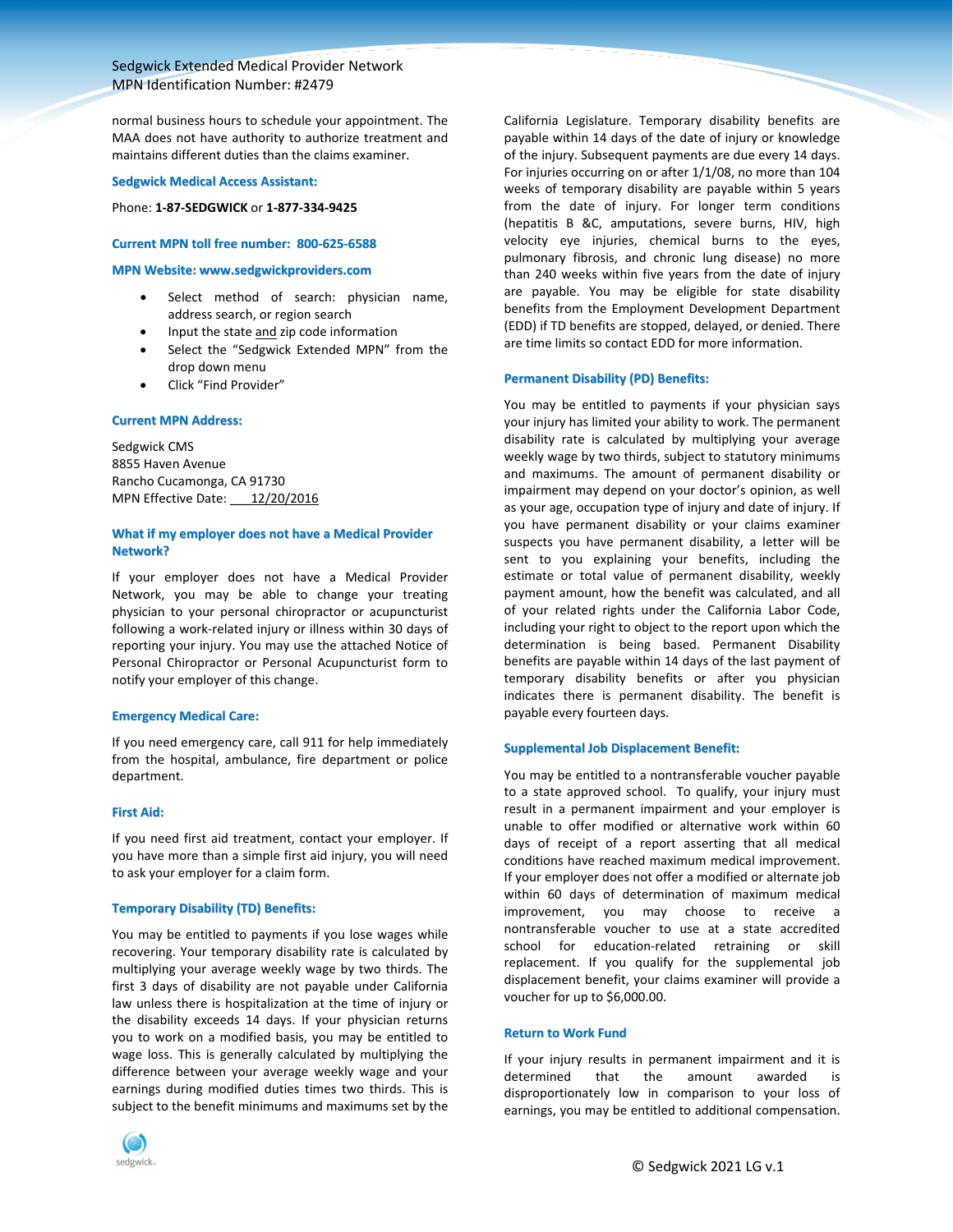# Sedgwick Extended Medical Provider Network MPN Identification Number: #2479

A fund was established to supplement permanent impairment benefits under specific circumstances. This fund is administered by the Division of Workers Compensation. Your examiner can assist in directing you to the correct resource to determine eligibility.

#### **Death Benefits:**

Death benefits are paid to dependents of a worker who dies from a work-related injury or illness. The benefit is calculated and paid in the same manner as temporary disability. This benefit is paid at a minimum rate of \$224 per week. The death benefit rates are set by state law and the amount depends upon the number of dependents. If dependent minor children are involved, death benefits are payable at least until the youngest child reaches majority age. Burial expenses are also provided under this benefit.

#### **Report Your Injury:**

Report the injury immediately to your supervisor or to:

Employer representative: \_\_\_\_\_\_\_\_\_\_\_\_\_\_\_\_\_\_\_\_\_\_\_\_\_\_\_

Phone number:

Don't delay. There are time limits. If you wait too long, you may lose your right to benefits. Your employer is required to provide you a claim form within one working day after learning about your injury. Within one working day after you file a claim form, your employer shall authorize the provision of all treatment, consistent with the applicable treating guidelines, for your alleged injury and shall be liable for up to ten thousand dollars (\$10,000) in treatment until the claim is accepted or rejected. Until the date the claim is accepted or rejected, liability for medical treatment shall be limited to ten thousand dollars (\$ 10,000). If your claim is denied, you have the right to appeal the decision within one year of the date of injury.

#### **Discrimination:**

It is illegal for your employer to punish or fire you for having a work injury or illness, for filing a claim, or testifying in another person's workers' compensation case. If proven, you may receive lost wages, job reinstatement, increased benefits, and costs and expenses up to limits set by the state.

## **Questions?**

If you have questions, see your employer or the claims examiner who handles workers' compensation claims for your employer.

## **Claims Administrator:**

Sedgwick Claims Management Services, Inc.

Address: P.O. Box 14433 \_\_\_\_\_\_\_\_\_\_\_\_\_\_\_\_\_\_\_\_\_\_\_\_\_\_\_\_\_

City: Lexington **State: KY** Zip: 40512-4433

Phone: (866) 274-6586

The employer is insured for workers' compensation by: The Dentist Insurance Company \_\_\_\_\_\_\_\_\_\_\_\_\_\_\_\_\_\_\_\_\_\_\_\_\_\_\_\_\_\_\_\_\_\_\_\_\_\_\_\_\_\_\_\_\_\_\_

**How do I locate information regarding my employer's current workers' compensation carrier?**

For information regarding your employer's workers' compensation carrier, please visit the below website.

[https://www.caworkcompcoverage.com](https://www.caworkcompcoverage.com/)

If the workers' compensation policy has expired, contact a Labor Commissioner at the Division of Labor Standards Enforcement - their number can be found in your local White Pages under California State Government, Department of Industrial Relations.

You can get free information from a State Division of Workers' Compensation Information & Assistance Officer.

The nearest Information & Assistance Officer is at: https://www.dir.ca.gov/dwc/IandA.html

Hear recorded information and a list of local offices by calling toll-free (800) 736-7401. Learn more online: www.dir.ca.gov.

## **False claims and false denials:**

Any person who makes or causes to be made any knowingly false or fraudulent material statement or material representation for the purpose of obtaining or denying workers' compensation benefits or payments is guilty of a felony and may be fined and imprisoned.

Your employer may not be liable for the payment of workers' compensation benefits for any injury that arises from your voluntary participation in any off-duty recreational, social, or athletic activity that is not part of your work-related duties.